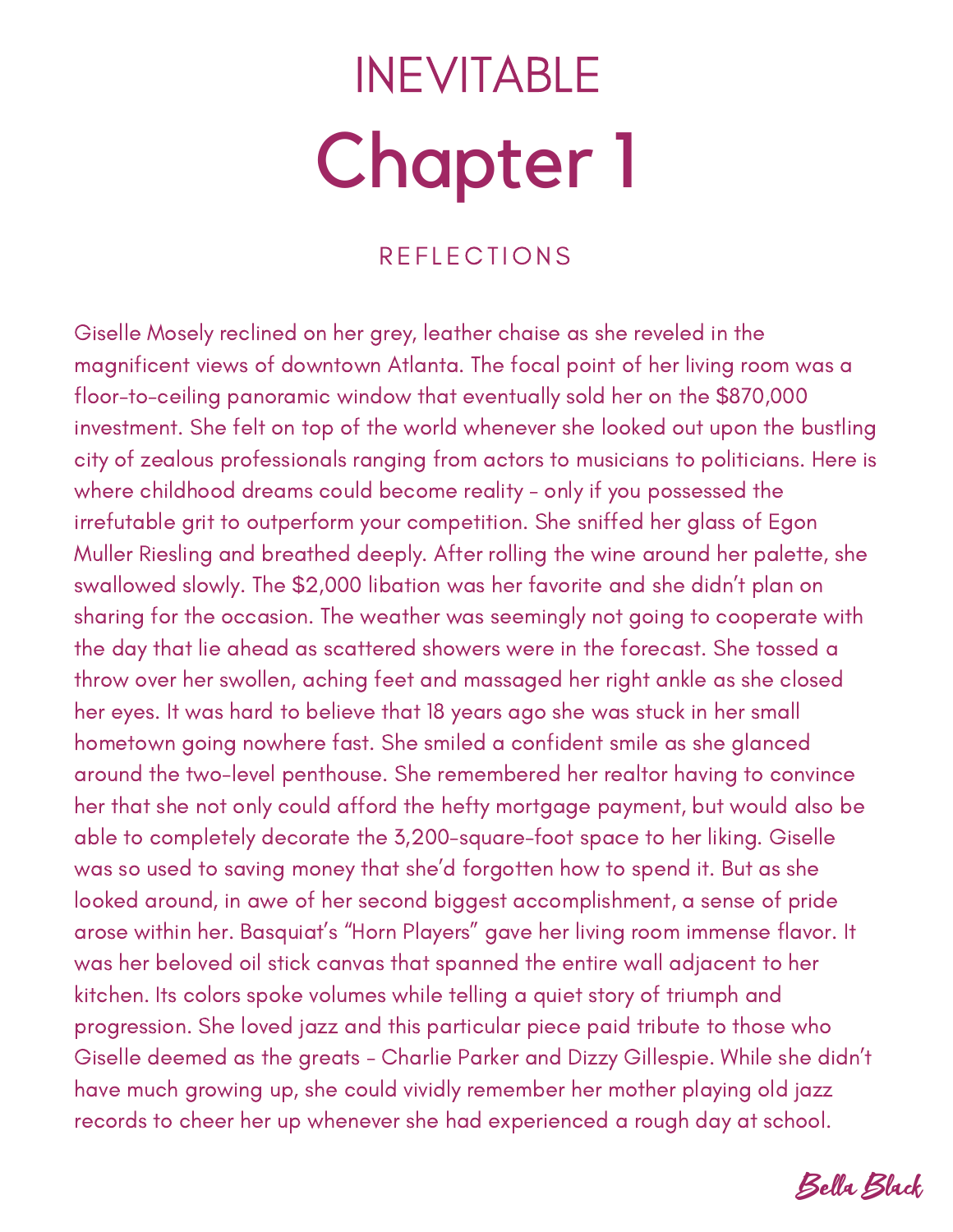Giselle would constantly be teased for her second-hand clothing and worn shoes that she seemed to outgrow every three months. Because her mother and father had both dropped out of high school, they struggled more often than not. Despite the hardships, they managed to stay together. When her mother, Grace, found out that their family of two would soon become four, she threw herself into work, securing odd jobs here and there throughout the city. But with only one post office and two grocery stores within a twenty-mile radius, she couldn't find much. She volunteered at the local church and accepted offerings when the pastor felt like giving. She was also a local seamstress, altering clothes for neighbors and church members. Her father, Gerald, worked on and off at the Black Diamond coal mine and supported his family the best way he could. The nearest school was ten miles away. Giselle would walk nearly half a mile every morning just to catch the bus. She hated it but pressed forward as she knew that her parents didn't want her to experience life the way they had. "Learn the value of hard work by working hard", her mother would often say.

To escape her dismal life, Giselle visited her aunt in Atlanta during the summers. And while she wasn't rich, Aunt Gigi lived a much better life than her sister Grace. She was successful, intelligent, and everything that Giselle aspired to be. Except in the "men" department.

Giselle picked up a picture of the last memory of her and Aunt Gigi. Her health had noticeably started to deteriorate when Giselle began the juris doctorate program at Emory University. She rubbed the outline of the silver frame and wiped her tears as they began to fall. She died in February - three months before her graduation. Giselle wished she had been able to let her know how much she was appreciated. Her aunt had inspired her to become a lawyer. Gigi used to joke that she would one day need Giselle to rescue her from her crazy boyfriends. One late summer day, when she was about 11 years old, Giselle remembered returning to find her aunt's then boyfriend, William, hovering over her with a hammer. Even though she was young, Gigi's frightened eyes somehow warned Giselle of the untold truths that could change a person's life forever.



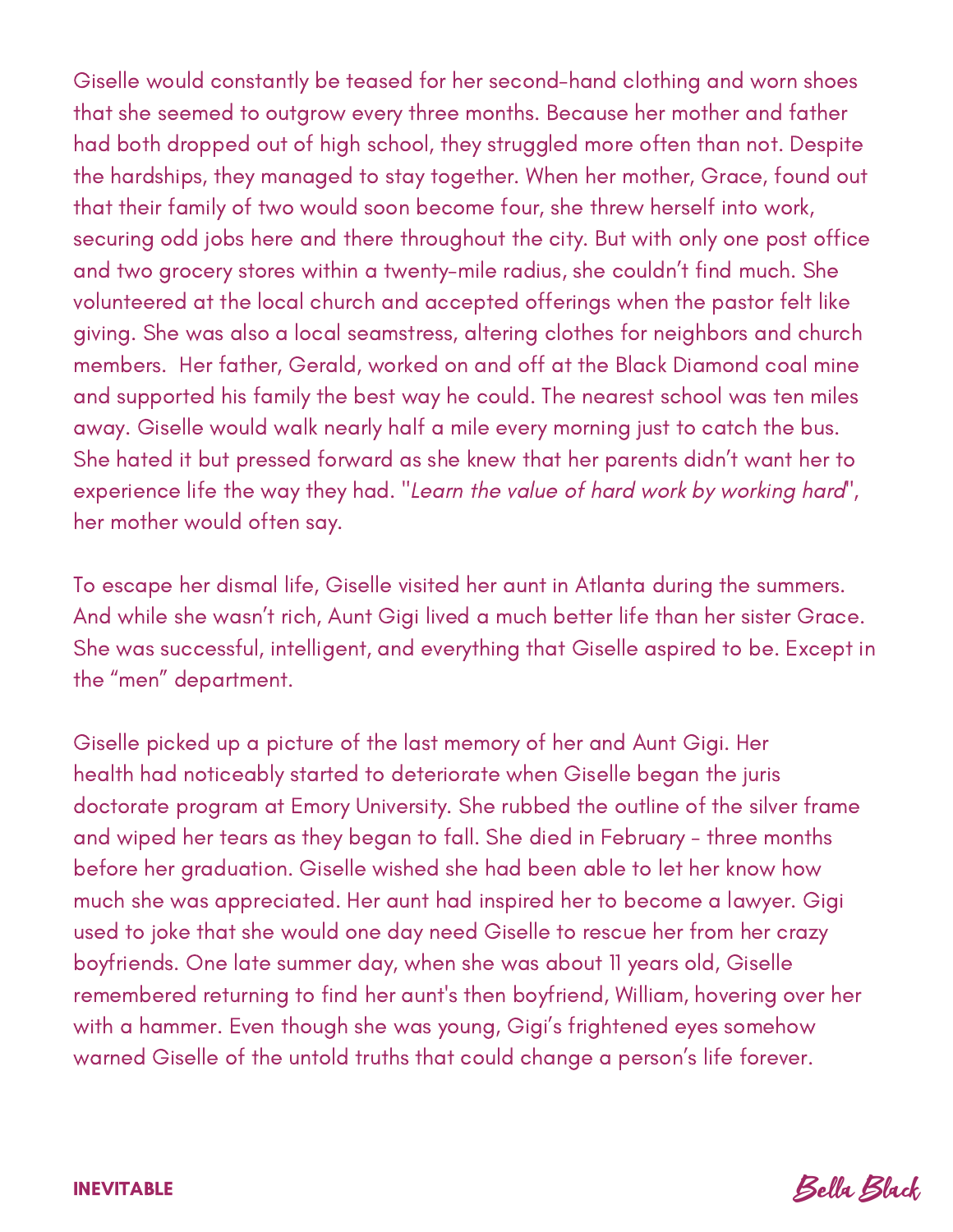Giselle continued to fumble around the pictures on her leaning bookcase. She smirked as she picked up the picture of her two best friends, Elicia and Marley. Even then, the three of them looked like they were ready to run the world in their sexy bikinis and lean beach bodies. She'd met them during Black Beach Weekend seven years ago. She hadn't planned to go but was persuaded by a few of her coworkers who hadn't missed a year since they were in college. Once she arrived, her associates ditched her for some guys they'd met in the hotel elevator and she found herself sitting at a bar on the beach alone. Elicia came and sat next to her. She cackled at the thought of how pitiful she must have looked.

"I'm Giselle," she said as she extended her hand.

"What a pretty name. I'm Elicia and this is my girl, Marley. We came down from Atlanta for the weekend."

"To have some fun!" said Marley "And of course, to meet my future husband." Elicia smirked as she pulled out a blunt.

"You two smoke regularly?" she inquired as Marley handed her the lighter. "I don't smoke at all," said Elicia. "But this weekend we've decided to channel our inner "bad girl Ri-Ri" and make a few exceptions to the rules. After all, you only live once, right?!"

After partaking in marijuana use for the first time, Giselle felt carefree and blissful. She explained the mess she was in and was invited to stay with Elicia and Marley for the remainder of the trip. From that day on, the three were inseparable. Needless to say, there was never a dull moment. Over the years they were able to master some of life's greatest challenges while building an impeccable bond. It was only fitting that they were there to celebrate tomorrow's most momentous occasion.

Giselle stopped reminiscing long enough to check her phone. She had six text messages from Elicia. She quickly dialed her.

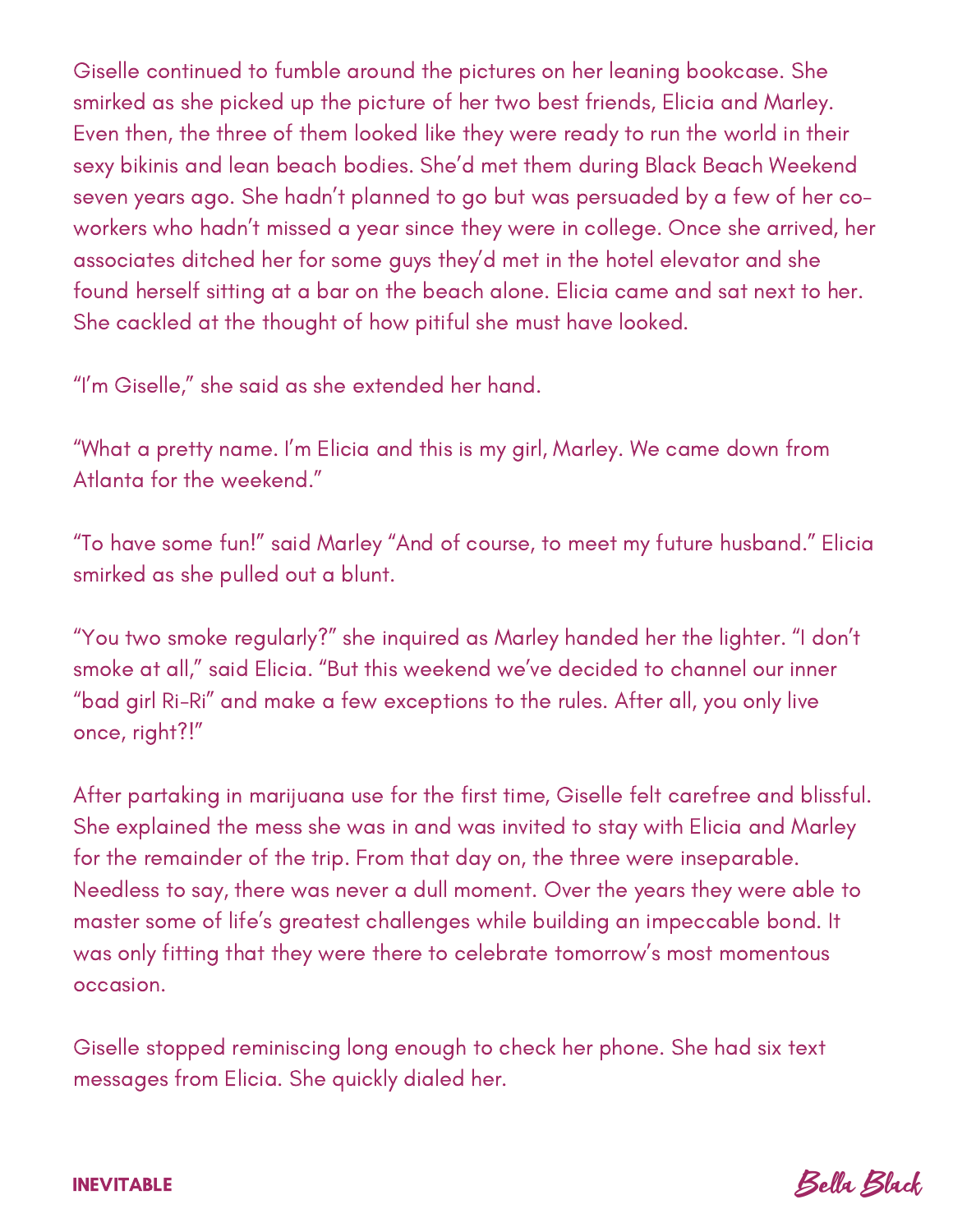"Girrrrrrrlllllllll, what are you doing? Why are you not answering the phone and you know people are coming through in less than twenty-four hours? Wassup with that?"

"I apologize. I've been having those random headaches and exhaustion again."

"That's because you're overworking yourself. You need to slow down."

"Well, obviously, all this work is working for me, isn't it?"

Elicia sighed. "Yes, but you really do need to relax more…this is coming from your friend. I'm serious."

Giselle was quiet.

"Anyways, you didn't send me a list of the things you need me to pick up for tomorrow. And, when are you going to go to the doctor?"

"You know my memory is shot. I'll send the list once we hang up. And you also know that I don't do doctors."

"Well, please expedite the list. I still gotta pull my 'fit together."

Giselle sucked her teeth. "Why do you always do this, Elicia? Why would you wait until the last minute to find something to wear?"

"I didn't intentionally wait until the last minute. I just haven't been able to find anything that's purple and sexy. And plus, I'm trying to snag Mr. Right so you know ah gotta be da baddest ting in da building," she sang in a very convincing Jamaican accent.

"Well, you better get it together because that is the color scheme!"

"Why must everything be purple with you, Giselle, why!?" Elicia said with an exaggerated tone.

Bella Black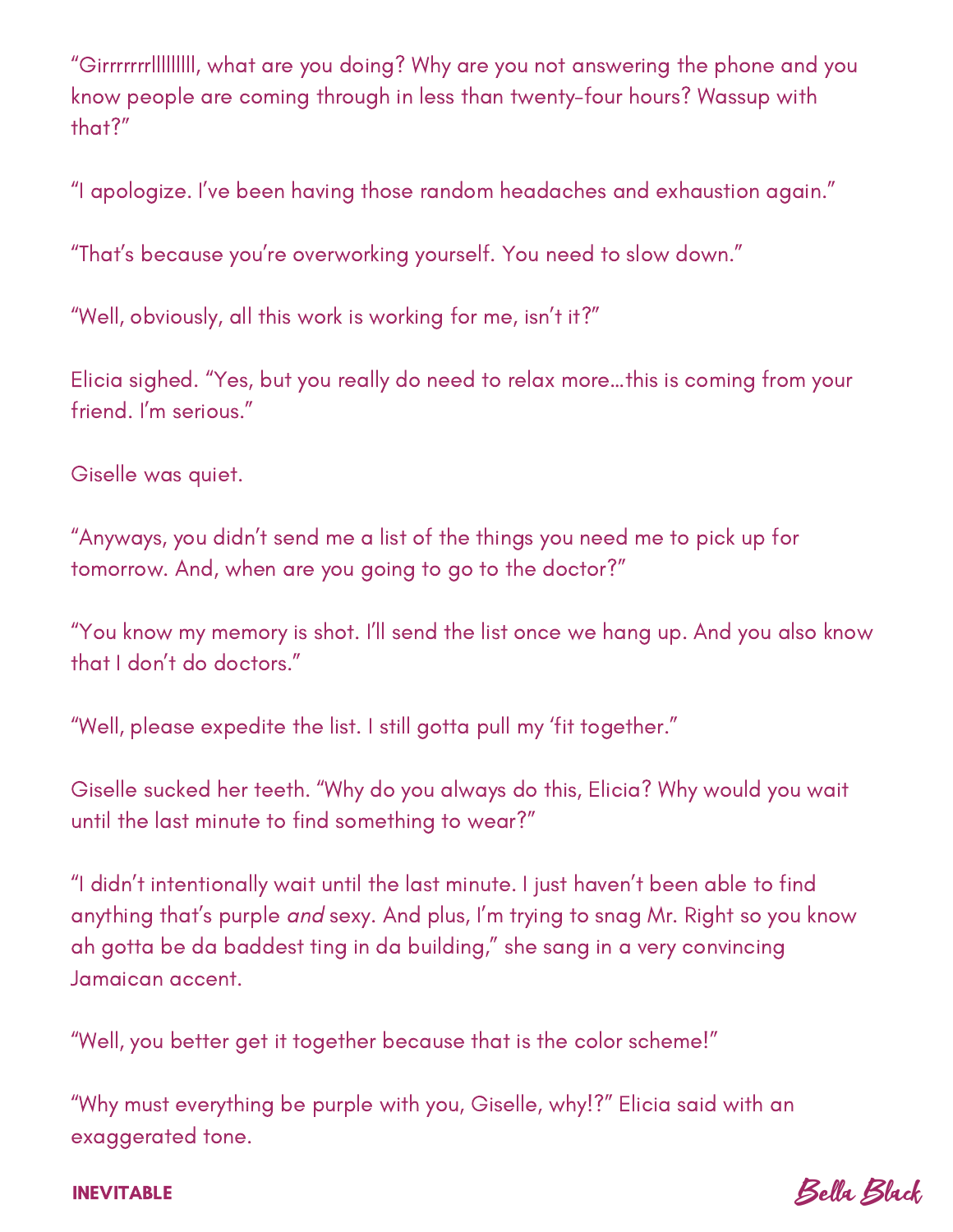"For two reasons. Number 1, Prince is my man and we will all pay homage to him and Number 2, because we represent royalty over here, boo. You already know this."

"The royalty concept I get, but I think you need to go see a professional about your obsession with Prince." huffed Elicia. "Send me the list, please. I'm heading out in twenty."

"Yes, ma'am. Don't forget to bring samples of your makeup." Giselle heard her other line beep.

"That's tacky, G. It's your day."

"Elicia, you've been working on this makeup line for months. This would be the perfect crowd to test it on."

Elicia sighed. "I suppose you're right. Facelt is ready for the world to see!"

Giselle ended the call and clicked over to answer her brother.

"Sis!" he yelled playfully.

"Did you get the drink list?"

"Well, hello to you, too. Yep, I got the list. Purple-Rita, Pomegranate Martini, Purple Haze, and Z Violet. I told you I got this."

"Remember that you will be here to bartend. Not flirt with my friends and guests."

"Whatever, G. I have my queen already."

"Yea, whatever. Just don't be late, Gerrod. You damn near missed my graduation, remember?"

"I won't, sis, and Eva is not going to allow it. A'ight?! I'll holla at you at 7:00."

Bella Black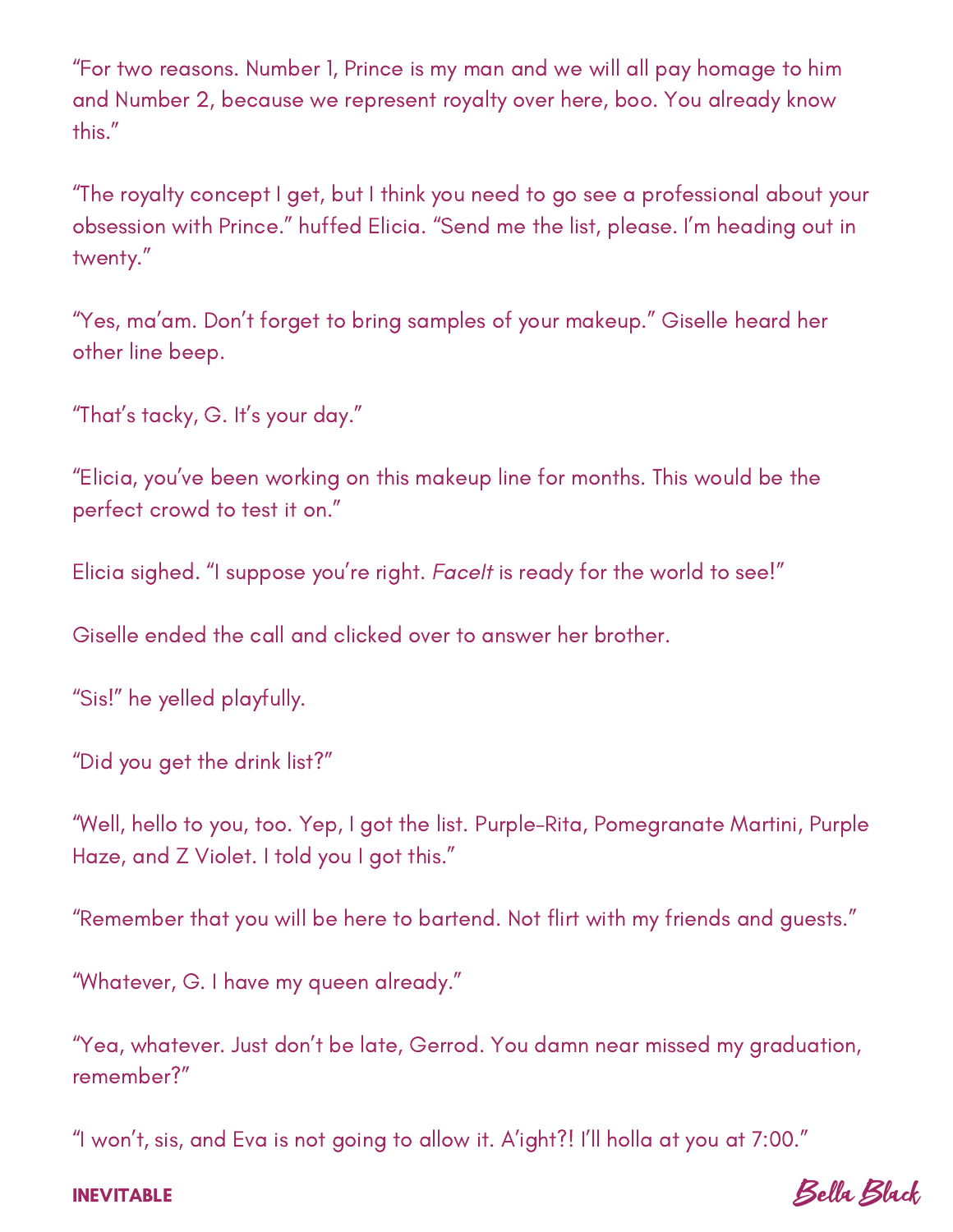#### "Gerrod!"

"Just kidding, see you at 6:00. And I just want you to know that you are being disrespectful by asking me to wear all purple."

"It's just for one night."

"I'll try, but don't be surprised if I show up in Big Bird yellow." He hung up.

Giselle smirked and made her way back to the leaning book shelf. She picked up a picture of Gerrod when he was younger. They were very close siblings - growing up he was practically her shadow. Now he was a Morehouse graduate working in real estate. Giselle cracked up at his missing teeth. She was proud of him.

A hint of sadness came over her as she was reminded that she didn't have that special someone to share this moment with. She had been praying to God to send her a man who would be her everything. While her patience was getting the best of her, she knew that the next guy to come into her life would be worth the wait. He would have to be "the one".

She walked onto the rooftop terrace and began tidying up. The cool autumn breeze made her shiver a little. After moving around furniture and plants, Giselle swept the wooden floor and made sure the glass firepit was stocked. She polished her metallic leather sectional and arranged the solar light planters to her liking. Stepping back, she admired her Property Brothers-inspired layout and grinned from ear to ear.

After following up with her makeup artist, Djane, and photographer, Giselle opted for a short nap before doing anything more. As she dozed in and out of sleep, a special kind of excitement came over her. She was elated about sharing this moment with her loved ones.

Not every day does an African-American woman from Adger, Alabama make partner.